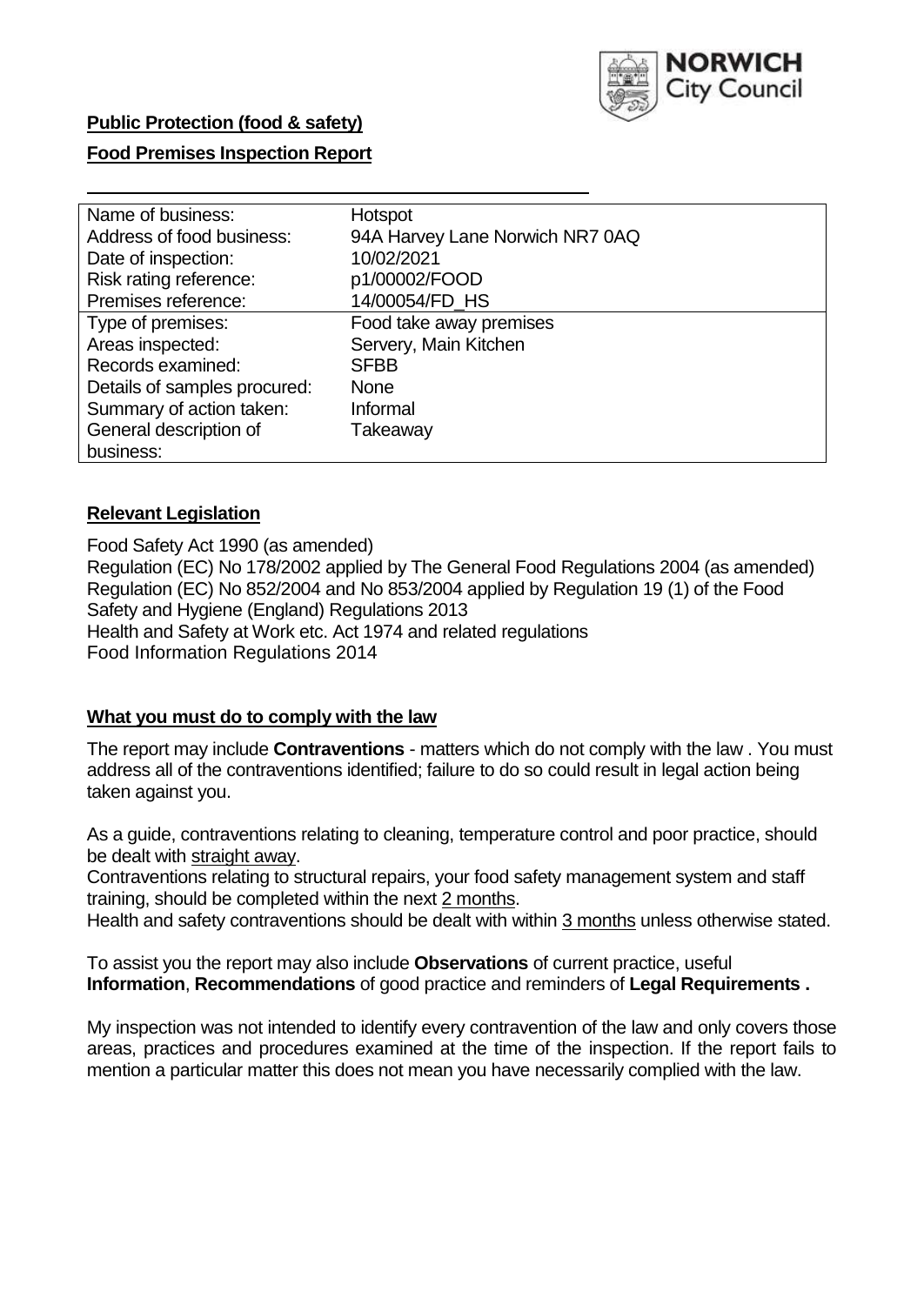# **FOOD SAFETY**

## **How we calculate your Food Hygiene Rating:**

 The food safety section has been divided into the three areas which you are scored against for the hygiene rating: 1. food hygiene and safety procedures, 2. structural requirements and 3. confidence in management/control procedures. Each section begins with a summary of what was observed and the score you have been given. Details of how these scores combine to produce your overall food hygiene rating are shown in the table.

| <b>Compliance Area</b>                     |          |                  |           | <b>You Score</b> |               |    |           |                 |          |  |  |
|--------------------------------------------|----------|------------------|-----------|------------------|---------------|----|-----------|-----------------|----------|--|--|
| Food Hygiene and Safety                    |          |                  |           | $\Omega$         | 5             | 10 | 15        | 20              | 25       |  |  |
| <b>Structure and Cleaning</b>              |          |                  | $\Omega$  | 5                | 10            | 15 | 20        | 25              |          |  |  |
| Confidence in management & control systems |          |                  | $\Omega$  | 5                | 10            | 15 | 20        | 30 <sup>°</sup> |          |  |  |
|                                            |          |                  |           |                  |               |    |           |                 |          |  |  |
| <b>Your Total score</b>                    | $0 - 15$ | 20               | $25 - 30$ |                  | $35 - 40$     |    | $45 - 50$ |                 | > 50     |  |  |
| <b>Your Worst score</b>                    | 5        | 10 <sup>10</sup> | 10        |                  | 15            |    | 20        |                 |          |  |  |
|                                            |          |                  |           |                  |               |    |           |                 |          |  |  |
| <b>Your Rating is</b>                      | 5        | $\overline{4}$   | 3         |                  | $\mathcal{P}$ |    |           |                 | $\Omega$ |  |  |

Your Food Hygiene Rating is 3 - a generally satisfactory standard

# **1. Food Hygiene and Safety**

 generally you have satisfactory food handling practices and procedures and adequate Food hygiene standards are generally satisfactory and maintained. There is evidence of some non-compliance with legal requirements. Some lapses are evident however control measures to prevent cross-contamination are in place. The contraventions require your attention; although not critical to food safety they may become so if not addressed. **(Score 10)** 

 $000000$ 

## Contamination risks

 **Contravention** The following exposed food to the general risk of cross-contamination with bacteria or allergens:

• the same containers were being used for raw foods i.e meat and ready-to-eat foods i.e garlic yoghurt and prepared salads

 be protected from any contamination likely to render it unfit for human consumption, injurious to health or contaminated in such a way that it would be unreasonable to **Legal requirement** At all stages of production, processing and distribution, food must expect it to be consumed in that state.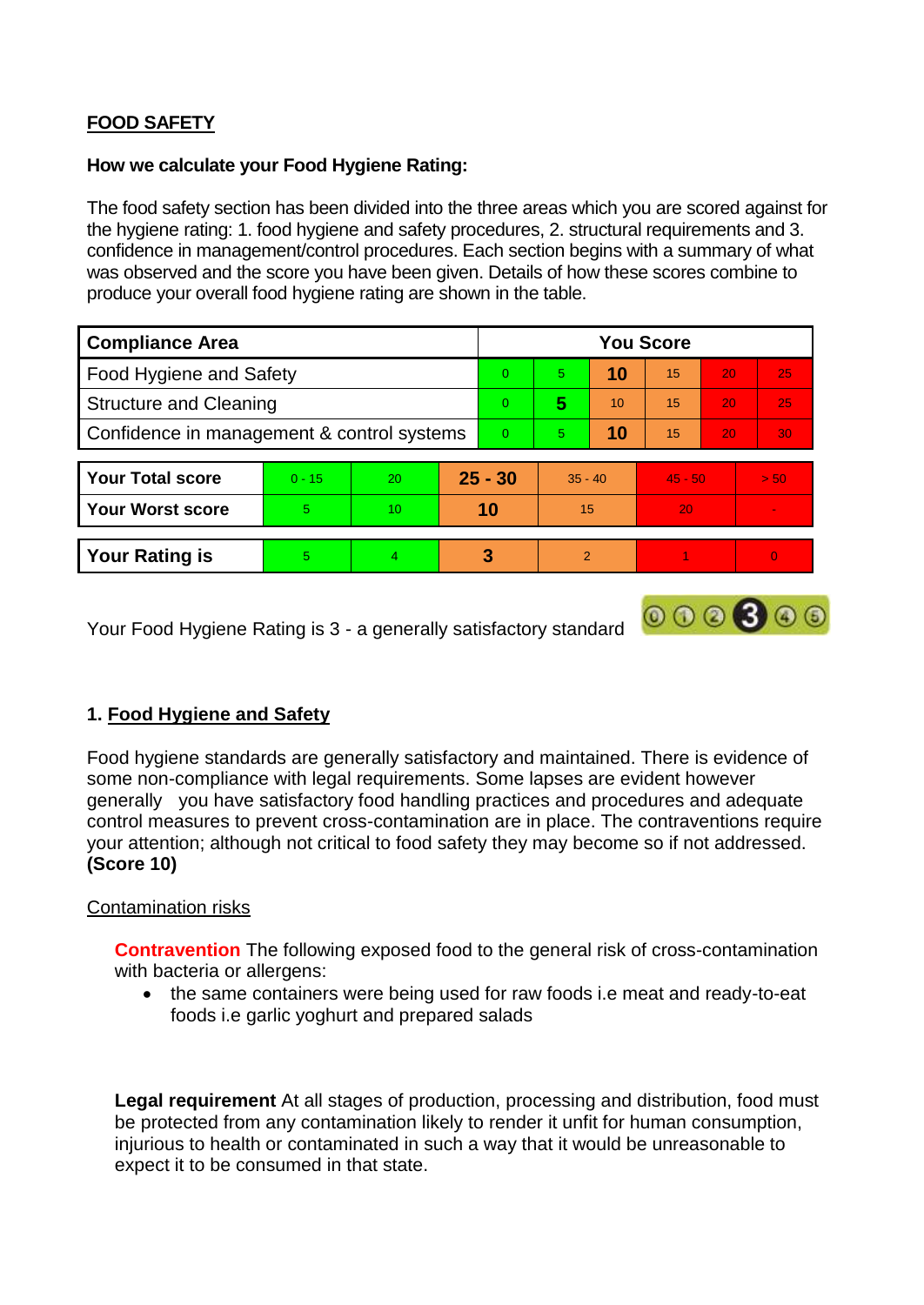**Information** The FSA has issued guidance on controlling *E.coli* 0157 through:

- the complete separation of raw and ready-to-eat food
- the correct use of wash-hand basins and thorough handwashing
- having dedicated equipment (including complex equipment) for raw and ready-to-eat foods
- thorough 2-stage cleaning and the correct use of sanitisers<br>■ and by controlling the risks posed by soil contaminated vege
- and by controlling the risks posed by soil contaminated vegetables.

Visit: [www.food.gov.uk](http://www.food.gov.uk/) for more information

**Guidance** If equipment and utensils (for example chopping boards, containers and tongs) are to be used for raw and RTE foods, they should be disinfected by heat or an adequate dishwasher cycle (able to reach 82°C for 15 seconds) between uses.

 **Guidance** If heat disinfection or a dishwasher is not possible, separate equipment and utensils should be used for handling raw and RTE foods. Such equipment should be easily identifiable (colour coded) and must be stored and washed separately.

 **Contravention** You could not demonstrate effective heat disinfection of the food equipment and utensils you use for handling both raw and ready-to-eat foods.:

- chopping boards
- storage containers

**Recommendation** Provide separate equipment and utensils designated for use with either raw or ready-to-eat foods, which can be easily identified (e.g. colour coded) and stored and washed separately.

**Recommendation** Chopping/cutting boards were being stored directly touching. Chopping/cutting boards must be stored in a rack properly divided to stop cross-contamination and to allow aeration

### Hand-washing

**Contravention** The following indicated that hand-washing was not suitably managed:

no towel to the towel dispenser in the WC

 **Legal Requirement** Wash hand basins must be provided with soap and hygienic hand drying facilities.

### Personal Hygiene

**Observation** I was pleased to see that standards of personal hygiene were high.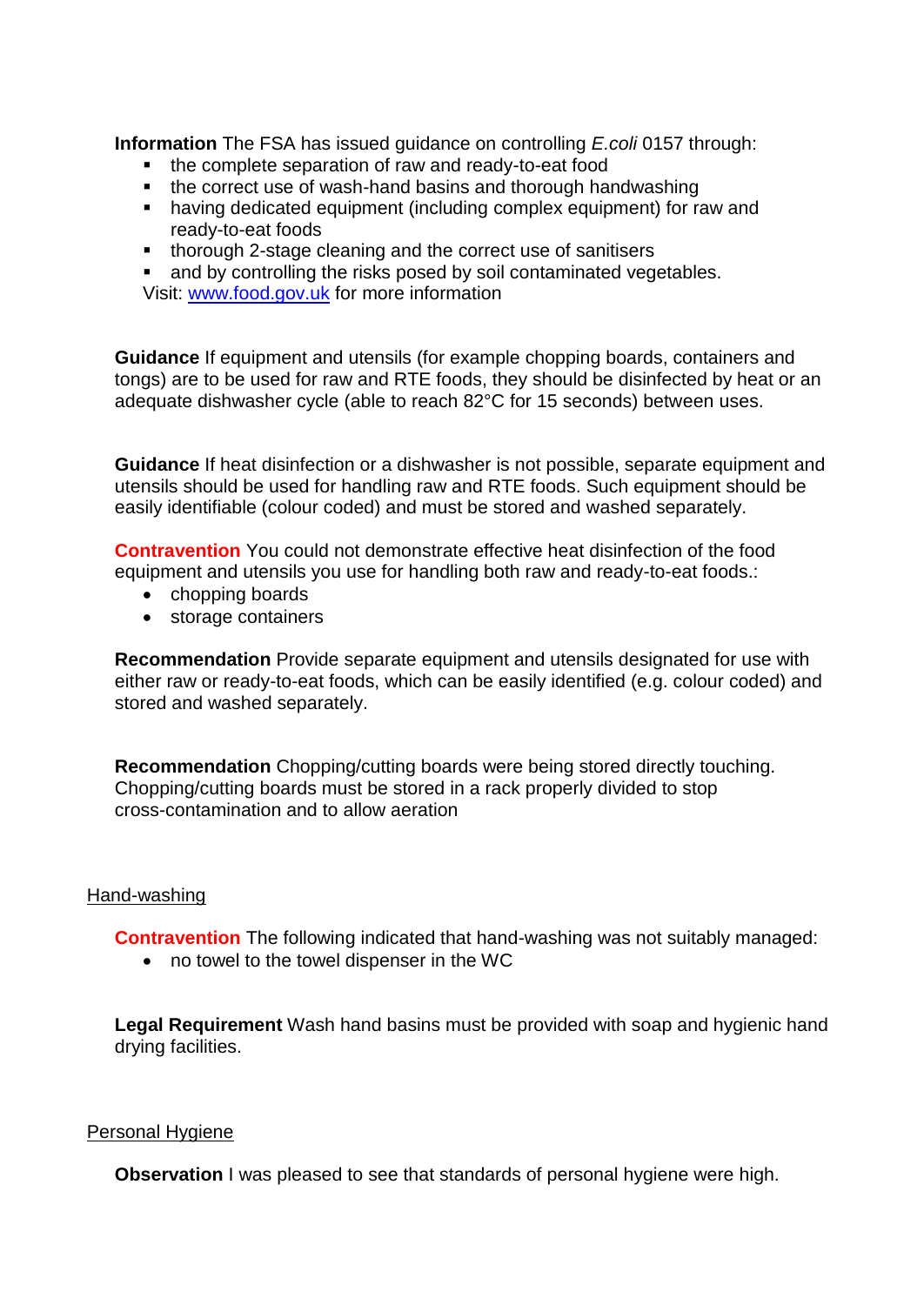## Temperature Control

 survival by applying appropriate temperature controls at points critical to food safety **Observation** I was pleased to see you were able to limit bacterial growth and/or and that you were monitoring temperatures.

**Recommendation** I recommend that you monitor and record your fridge/freezer temperatures

## Poor Practices

 **Contravention** The following matters represented poor practice and if allowed to continue may cause food to become contaminated or lead to its deterioration:

No date of when opened on cheese slices in Mitie fridge

## **2. Structure and Cleaning**

The structure facilities and standard of cleaning and maintenance are all of a good standard and only minor repairs and/or improvements are required. Pest control and waste disposal provisions are adequate. The minor contraventions require your attention. **(Score 5)** 

### Cleaning of Structure

**Contravention** The following items were dirty and require more frequent and thorough cleaning:

- floor wall junctions
- filters to extraction canopy

 **Recommendation** Your cleaning schedule is there to remind you to clean before an item becomes visibly dirty. If an item is dirty when you go to clean it, increase the frequency of cleaning. This way items will stay looking clean.

## Cleaning of Equipment and Food Contact Surfaces

**Contravention** The following items are dirty and must be cleaned::

- fridge and freezer seals
- fridge shelving storing drinks and sauces
- pizza cutter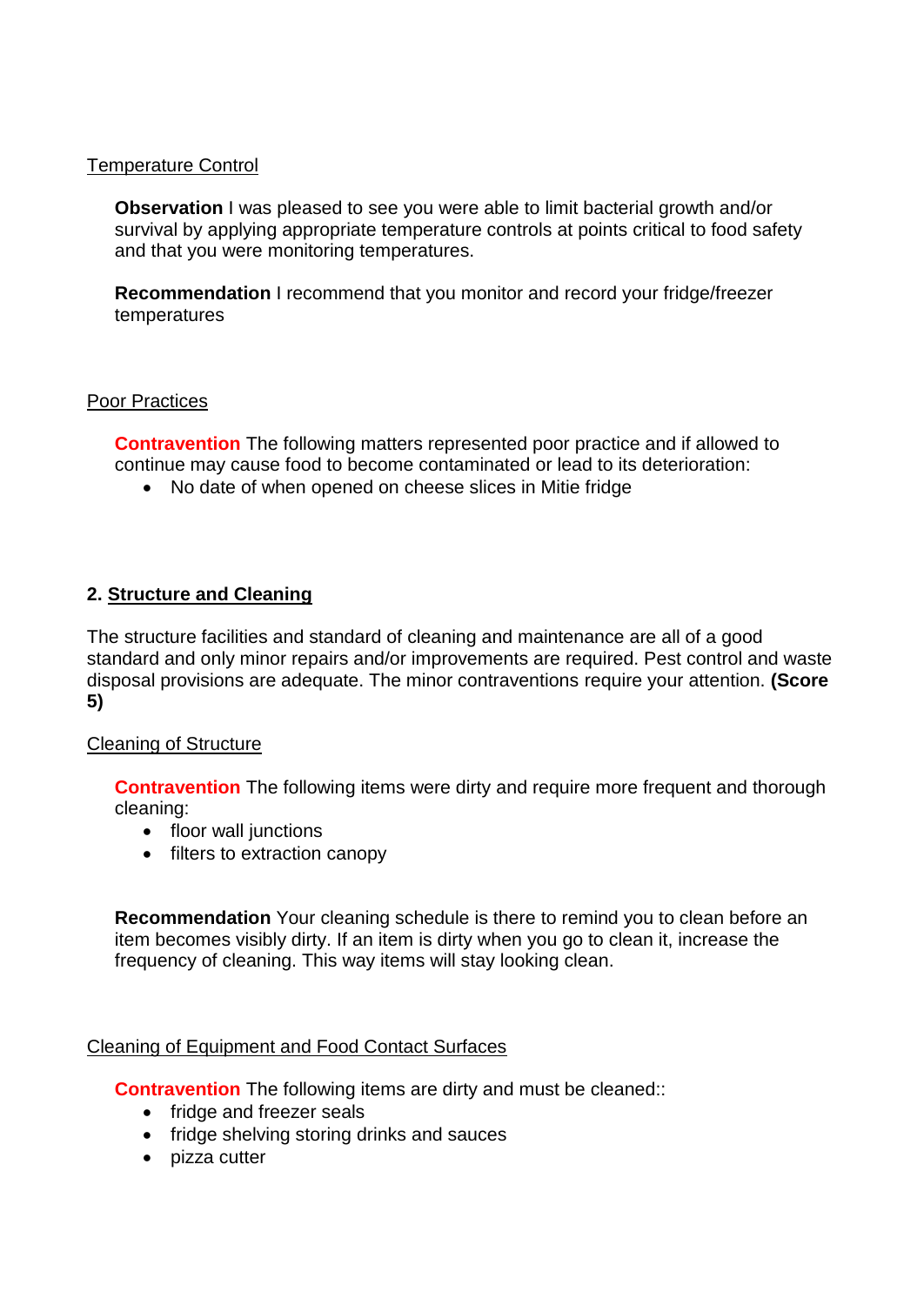## Cleaning Chemicals / Materials / Equipment and Methods

 cleaning materials, methods and equipment were able to minimise the spread of **Observation** I was pleased to see that the premises was kept clean and that your harmful bacteria between surfaces.

**Information** Ensure you use a surface sanitiser that conforms to BS EN 1276:1997 or BS EN 13697:2001. This information should be available on the label or by contacting the manufacturer.

**Recommendation** After thorough cleaning I recommend that equipment and utensils should be disinfected, to minimise the build-up of bacteria

**Guidance** Even when using a surface sanitiser you should be following the 'two-stage' cleaning method. Apply the sanitiser once to remove visible dirt and food debris and then a second time to ensure effective disinfection. Make sure you follow the correct contact time for the product.

## **Maintenance**

**Contravention** The following had not been suitably maintained and must be repaired or replaced:

- wall surfaces
- split seals to upright fridges
- cracked wall tiles
- the water took a long time to drain away to the wash hand basin near the pizza oven
- door to WC was broken, you informed me that you had a replacement

## Pest Control

**Observation** I was pleased to see that the premises was proofed against the entry of pests and that pest control procedures were in place.

## **3. Confidence in Management**

There are generally satisfactory food safety controls in place although there is evidence of some non-compliance with the law. The contraventions require your attention; although not critical to food safety they may become so if not addressed. **(Score 10)** 

### Type of Food Safety Management System Required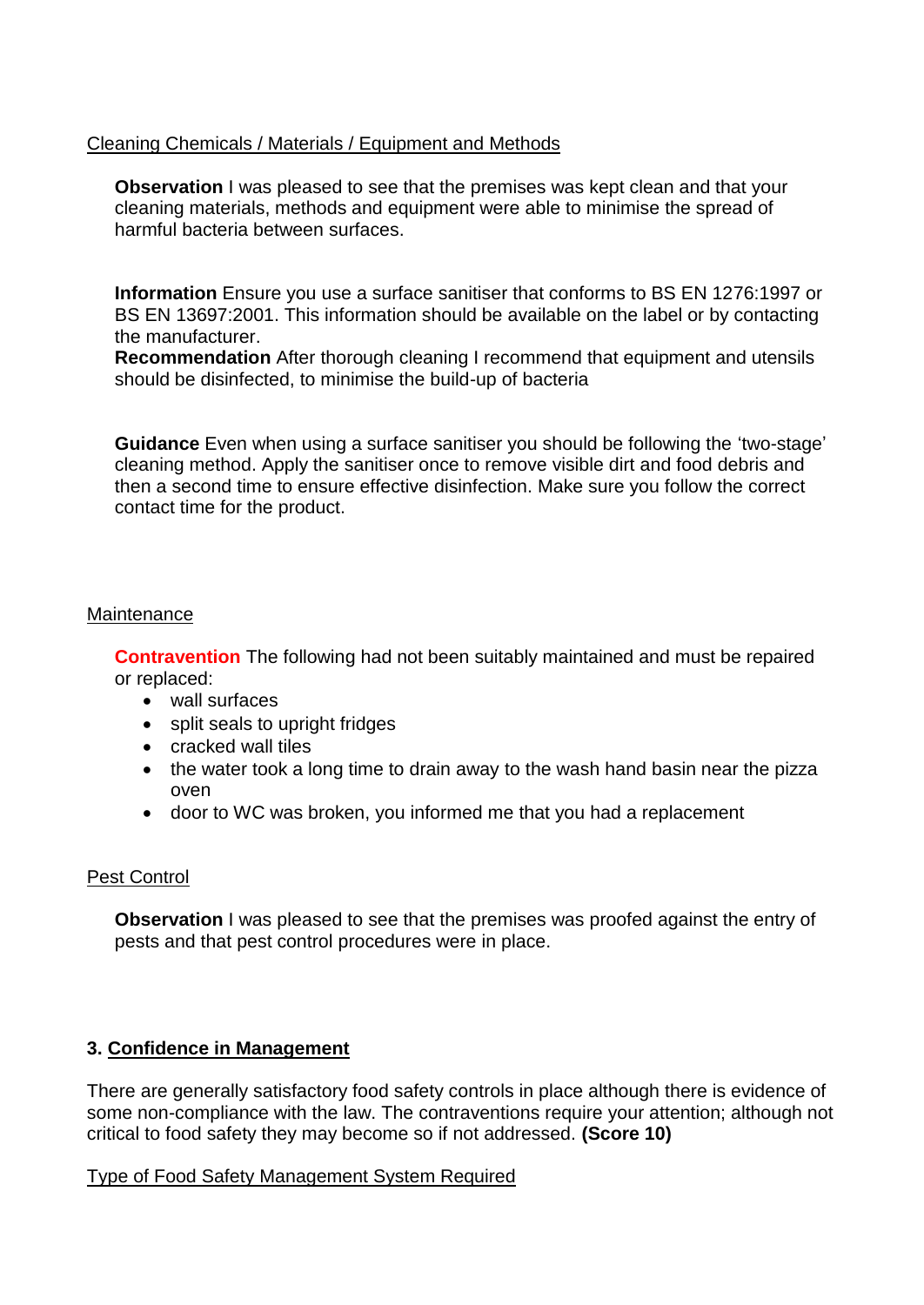well. I was confident you had effective control over hazards to food. **Observation** Your SFBB/food safety management system was in place and working

## Food Hazard Identification and Control

 hazards to food (such as bacteria growing on food, bacteria surviving in cooked food **Contravention** The following matters demonstrated that you have not identified and cross-contamination) or the methods of control at critical points in your operation:

using the same containers for raw and ready-to-eat foods

## SFBB/FSM that works

 pack are intended to demonstrate you are in day-to-day control of the hazards to food. **Contravention** The Management sections in your Safer food Better Business (SFBB) The following Management sections were either missing, incomplete or not up-to-date:

• the cleaning schedule

## Proving Your Arrangements are Working Well

**Contravention** You are not working to the following safe methods in your SFBB pack:

• food allergies

### **Traceability**

**Observation** Your records were such that food could easily be traced back to its supplier.

### Waste Food and other Refuse

 **Observation** You had measures in place to dispose of waste food appropriately and were employing the services of an approved waste contractor.

### **Training**

**Recommendation** A Level 2 Award in Food Safety in Catering or its equivalent (a 6-hour course leading to the award of a recognised certificate in food hygiene) would be appropriate for your food handlers. Booking details for the equivalent CIEH course are on our website:<www.norwich.gov.uk>

**Recommendation** A Level 3 Award for Supervising Food Safety in Catering would be appropriate for your supervisory staff and those with managerial responsibility.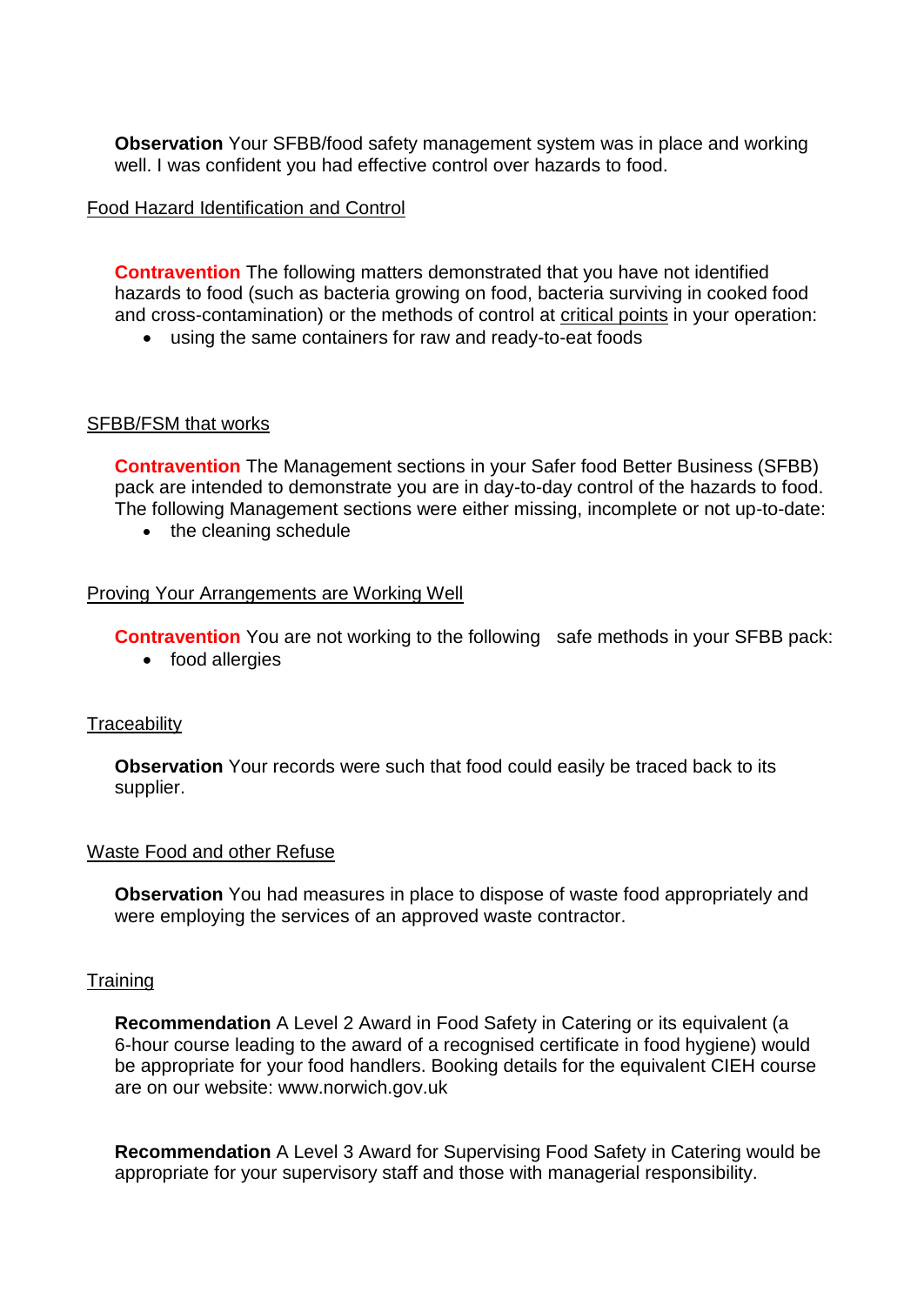**Recommendation** Catering staff should refresh their food hygiene knowledge every 3 years so that they stay up to date with current legislation and good practice. Booking details for this course are on our website:<www.norwich.gov.uk>

## Infection Control / Sickness / Exclusion Policy

 **Guidance** Public Health England recommends that food handlers known or suspected to be suffering from a food-borne infection or gastrointestinal illness stay away from work until symptom-free for 48 hours.

## Allergens

**Contravention** You are failing to manage allergens properly:

 You are not informing customers about the risk of cross contamination with allergens

 **Legal Requirement** Caterers must provide allergy information on all unpackaged food made known to consumers. In addition food manufacturers must now label allergy causing ingredients on their pre-packed foods. You can obtain more information from they sell. Catering businesses include restaurants, takeaways, deli counters, bakeries and sandwich bars etc. The potential for cross-contamination by allergens must also be the Trading Standards website <www.norfolk.gov.uk/abc>

**Information** The 14 allergens are:

- cereals containing gluten
- crustaceans, for example prawns, crabs, lobster and crayfish
- eggs
- $\bullet$  fish
- peanuts
- soybeans
- milk
- nuts, such as almonds, hazelnuts, walnuts, pecan nuts, Brazil nuts, pistachio, cashew and macadamia (Queensland) nuts
- celery (and celeriac)
- mustard
- sesame
- sulphur dioxide, which is a preservative found in some dried fruit
- $\bullet$  lupin
- molluscs, for example clams, mussels, whelks, oysters, snails and squid

**Information** The Food Information Regulations require that you know what allergens are in the food you provide. You can no longer claim you don?t know what allergens